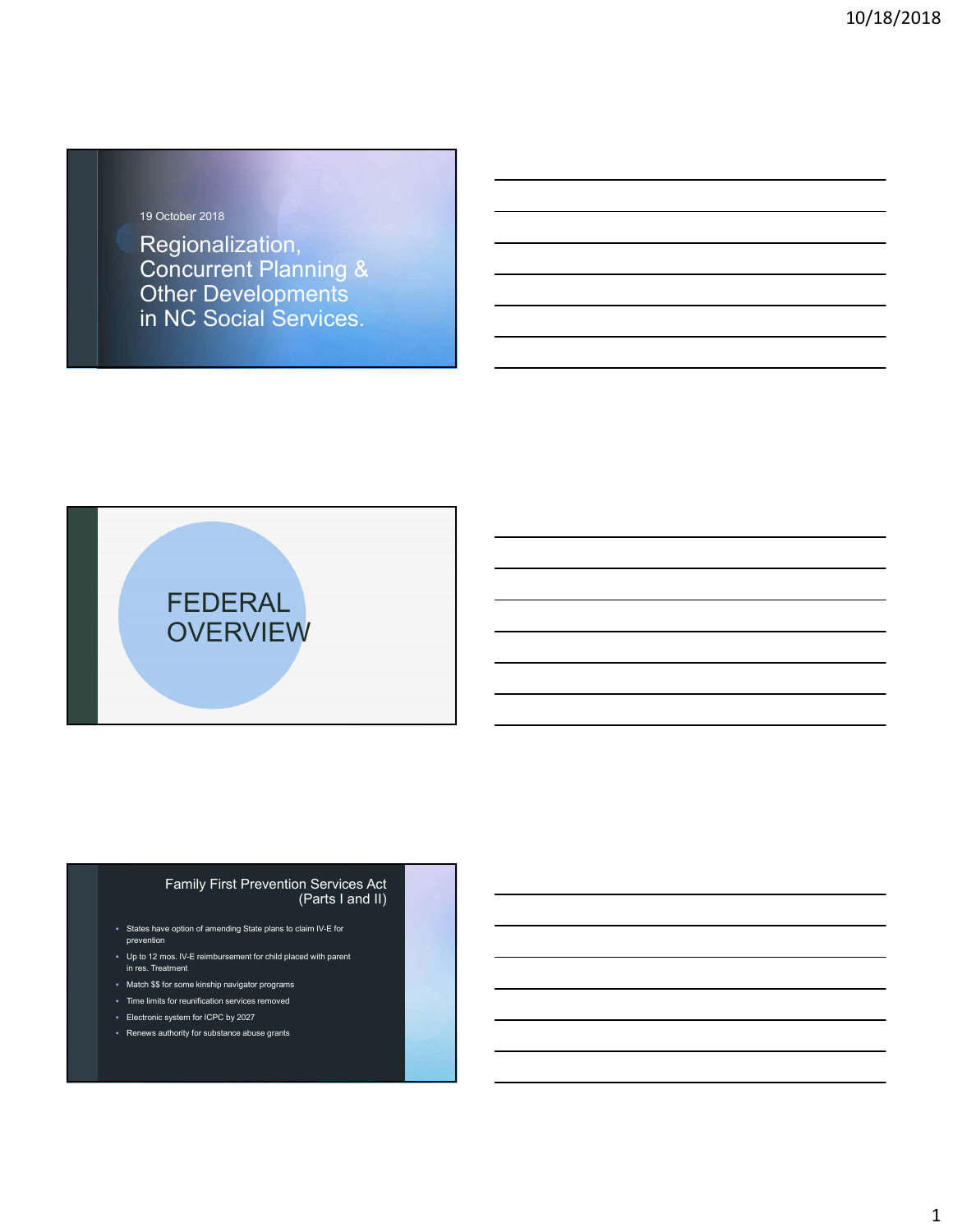#### Family First Prevention Services Act (Parts II and IV)

- ACF required to develop model standards for relative foster homes
- Statewide plan to prevent fatalities required
- IV-E name change to "Federal Payments for Foster Care, Prevention, and Permanency
- Federal reimbursement for group care greatly reduced (foster home placement preferred).
- States must have procedures to prevent inappropriate diagnoses/placements

#### Family First Prevention Services Act (Parts V - VII)

- Meager funding for supporting and retaining foster families
- Some funding under Title IV extended through 2021. Adoption and guardianship incentive programs authorized through FY 2020.
- Expands eligibility for some aspects of Chafee and ETV (scholarship) benefits
- Authorizes Federal rulemaking regarding data
- Delays the prior de-link of AFDC from adoption assistance eligibility
- Requires GAO study



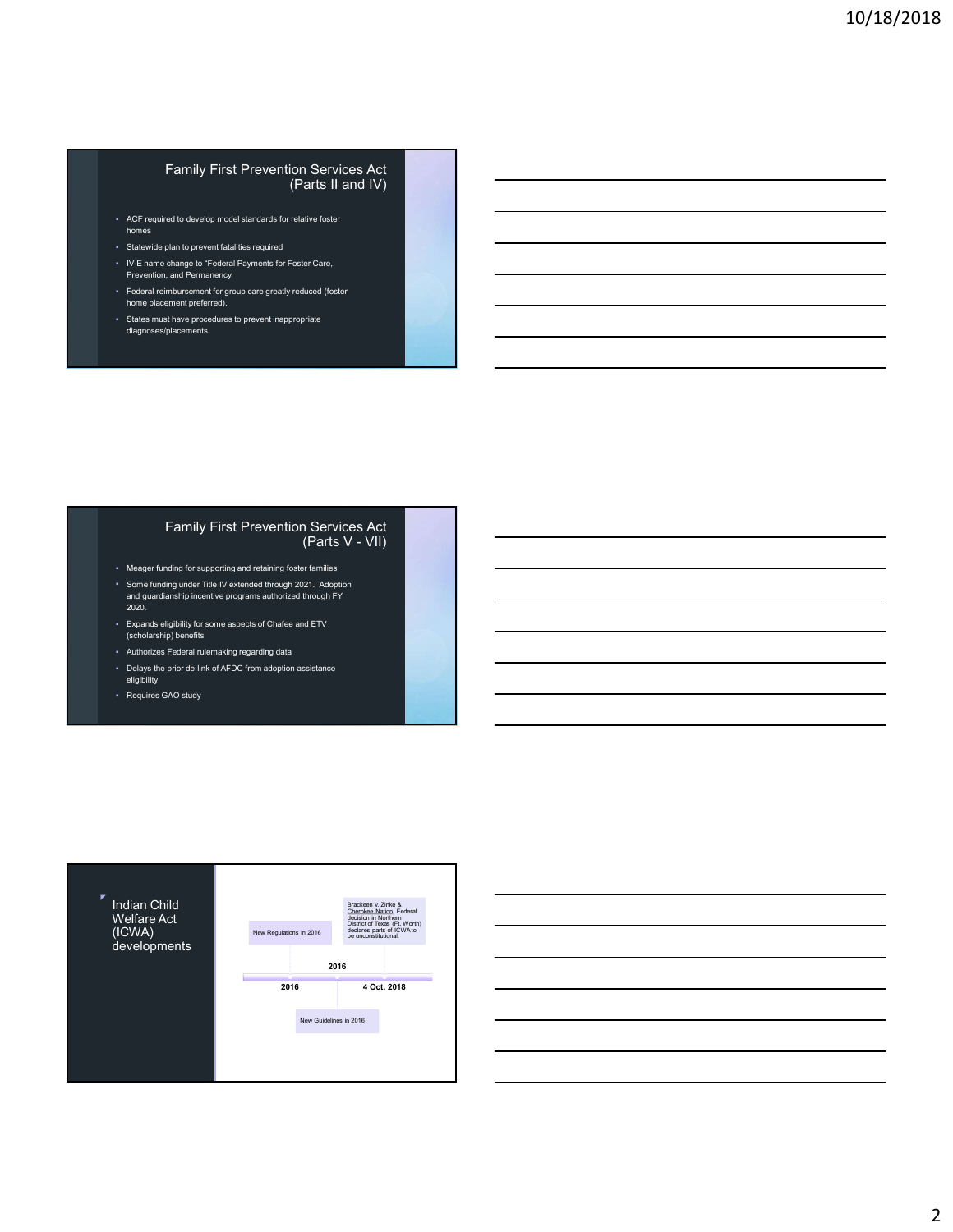



2017 Rylan's Law (HB 630)





Improve collaboration between counties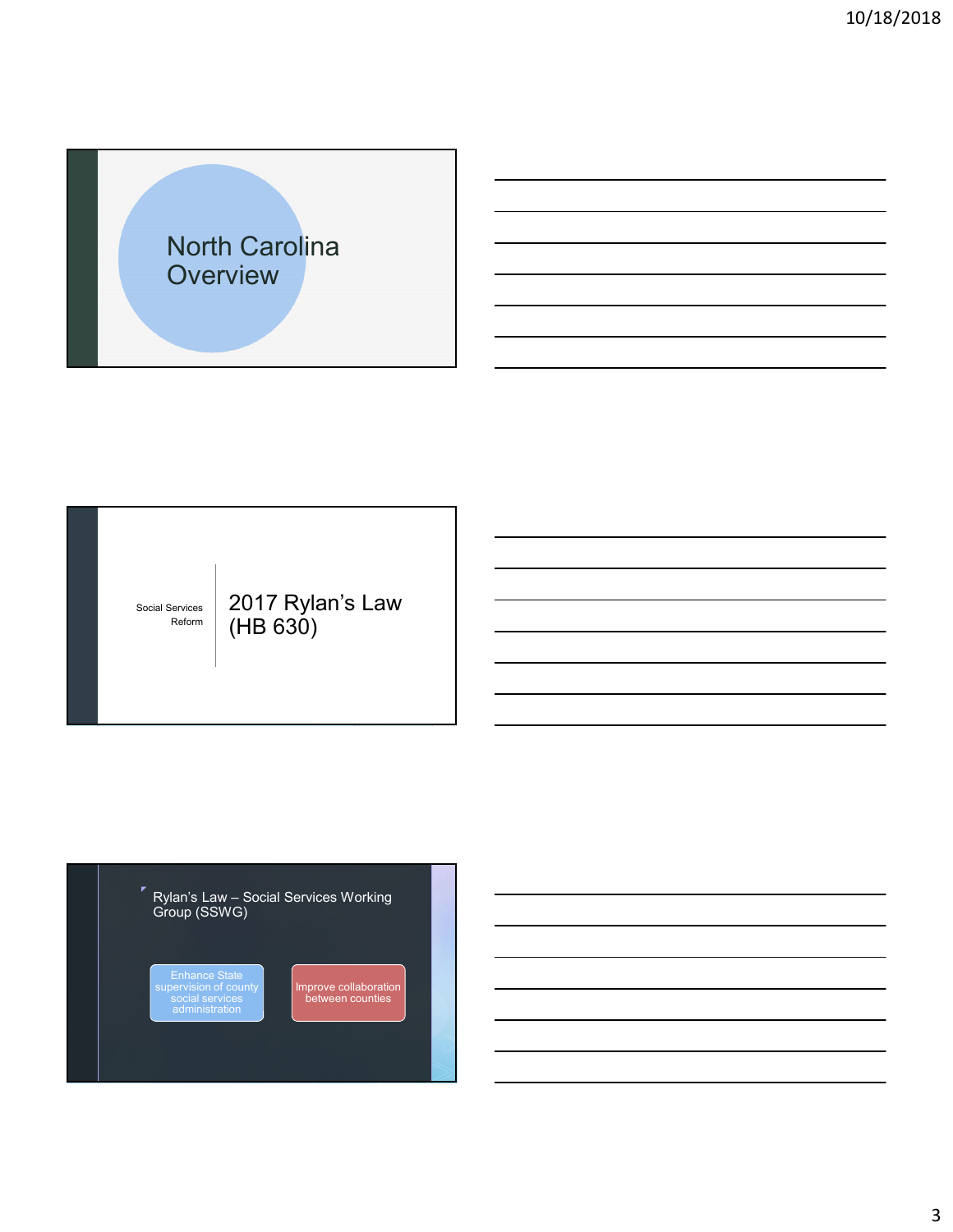## Rylan's Law – Contract for Services Reform

- Contract with 3rd party organization to develop a reform plan:
	- Evaluate the role of the State in social services
	- **Develop a new vision and strategic direction**
	- Develop outcome driven reform plan
	- Develop plan for collection, analysis and use of data
	- Create a dashboard
	- Develop plan for continuous quality improvement (CQI) Review policies & procedures
	- Ongoing evaluation and oversight

## Rylan's Law – Local DSS Agreements

- County DSS required to enter into annual written agreements with State for all programs other than Medicaid
- See new N.C.G.S. § 108A-74

#### Rylan's Law – Optional Regional Social Services Departments

Establishes the framework for Counties to create Regional Departments to provide social services.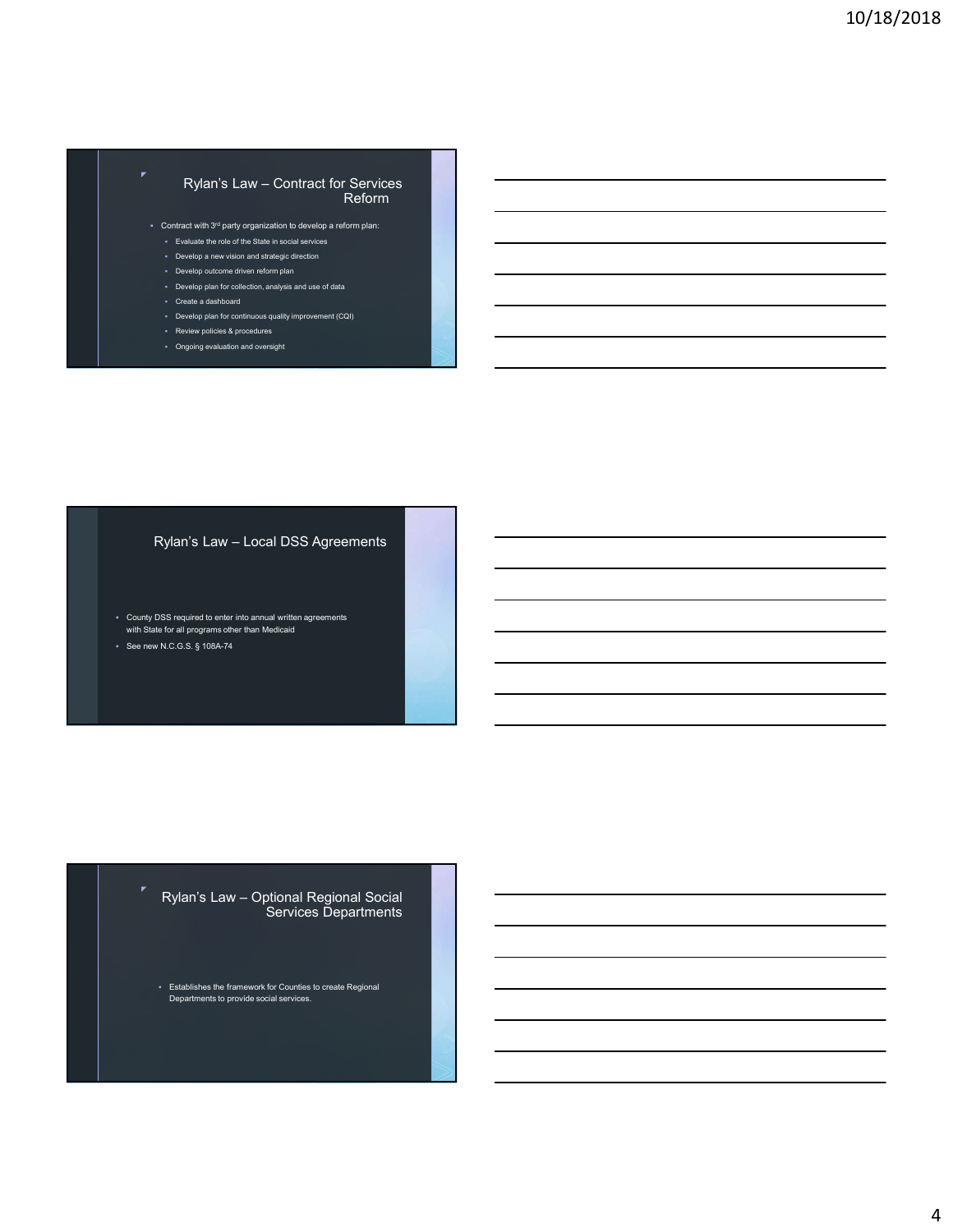## Children's Council Authorized 2018

25 member children's Council

◤

- Identifies child serving agencies in NC, problems with collaboration, coordination, and communication in child welfare, gaps in publicly funded programs
- Researches other states
- Monitors social services reform
- Recommends changes to law, policy, practice to improve collaboration, coordination, and communication







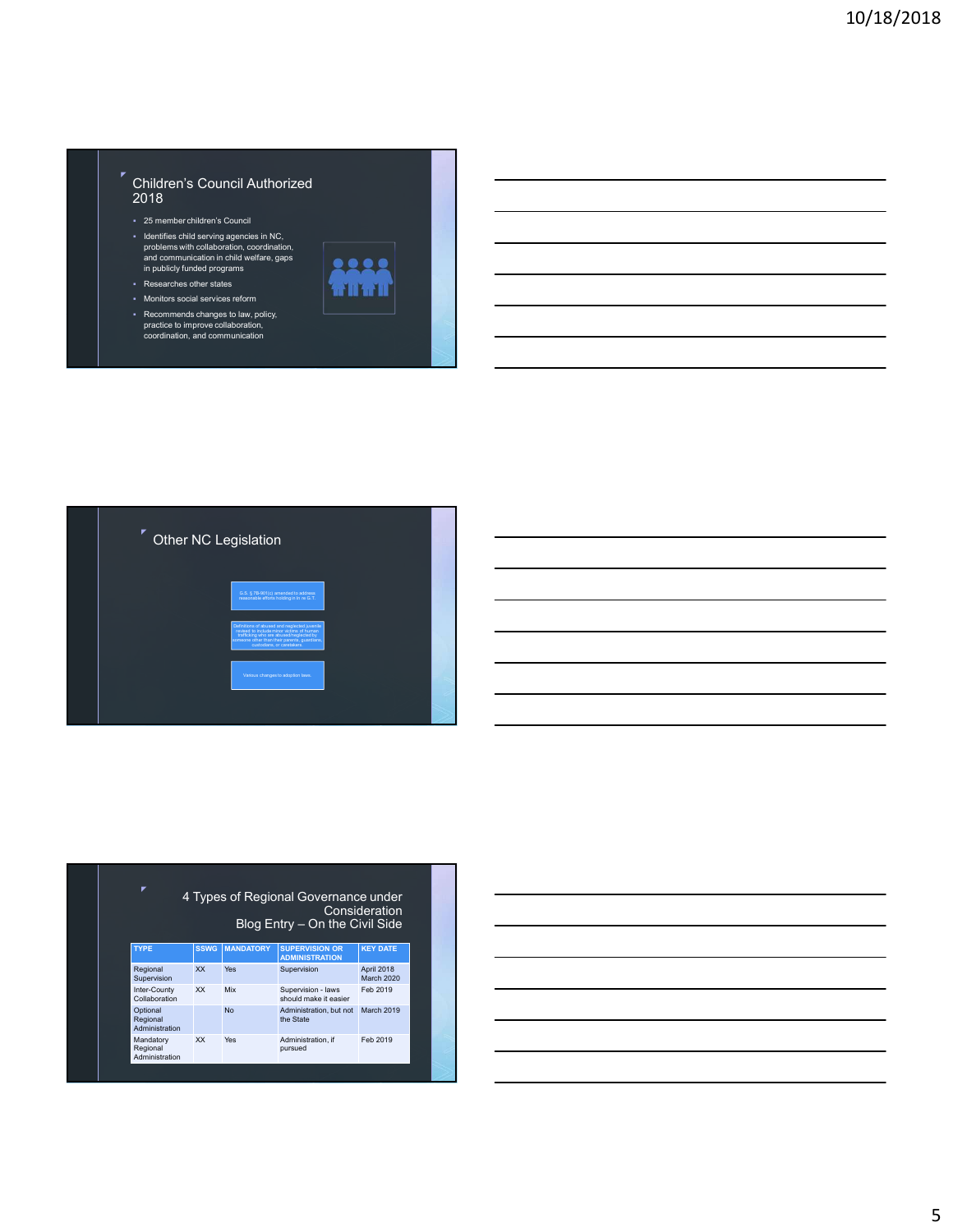# Recent NC Case Law

In re AP, 812 S.E.2d 840 (2018).

- "Holistic" approach to definition of "Director." Look at context
- 
- $\blacksquare$  In re JDM-J, \_\_ N.C. App. \_\_ (June18, 2018). ICPC regulation definition of foster care applies to out of state placements
- Multiple cases involving ceasing reunification efforts and eliminating reunification as a permanent plan

# Concurrent Planning tips

- Avoid ceasing reunification efforts or eliminating reunification a permanent plan
- Specified efforts okay when reunification is a secondary plan
- Include the G.S. § 7B-906.2 ceasing language when reunification is no longer a primary or secondary plan and when finalizing the permanent plan.
- When ceasing under G.S. § 7B-901, may want to consider waiting to eliminate reunification as a secondary plan until further clarification from the Courts.

## Sample Language when Minimal Reunification Efforts Specified

- This Court shall deem the following CCDSS efforts reasonable to finalize the secondary plan of reunification:
- Attempt monthly contact with the parents;
- Request consents to share information with any other service providers;
- Maintain contact with other service providers; and
- Make referrals for additional services when requested to do so by the parents.
-